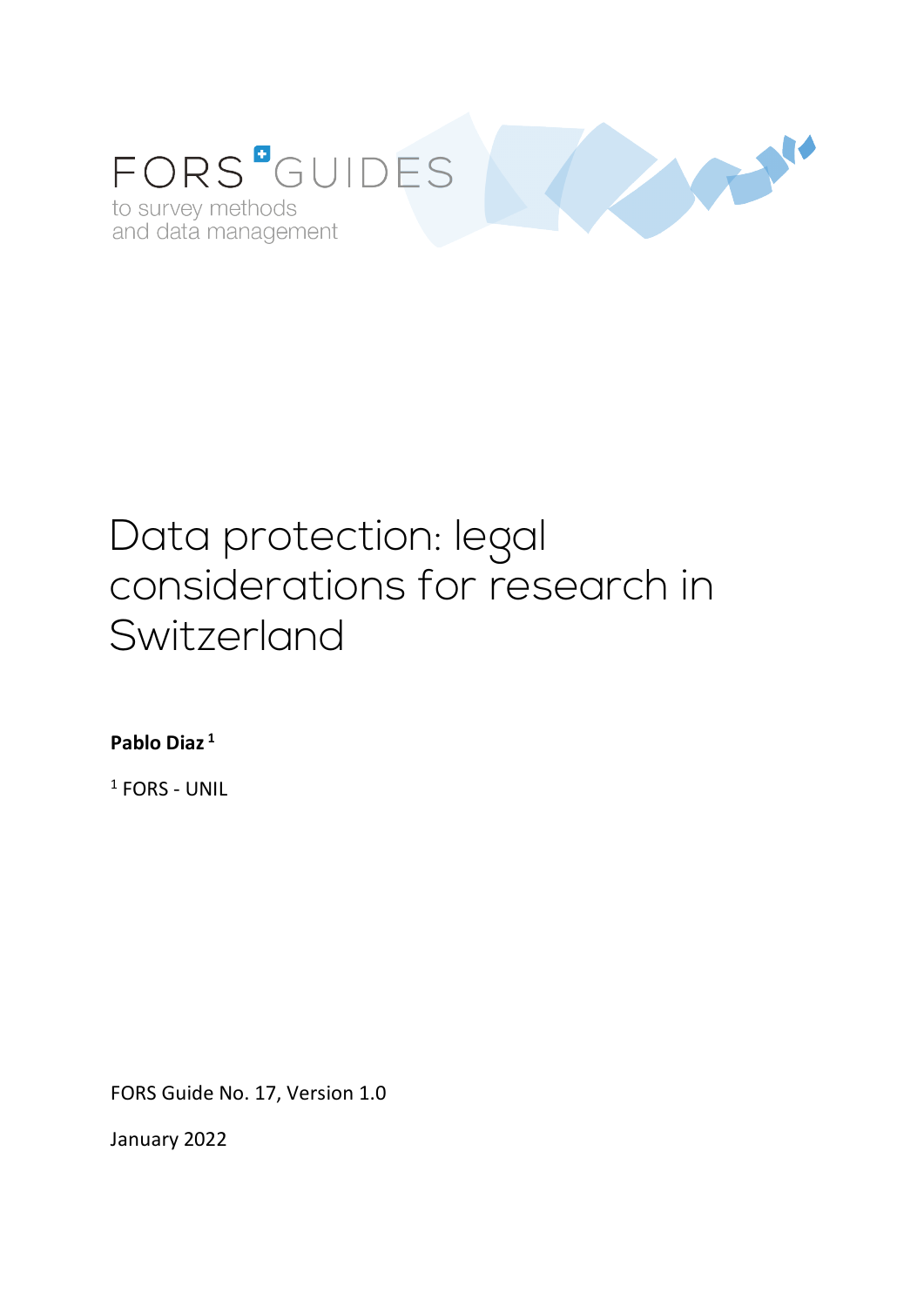## **Abstract:**

The advent of Open Science poses a number of challenges for researchers with regard to research data management. Amongst the most salient is the necessary balance between data protection and openness. This guide aims to clarify the rights and obligations of researchers regarding the protection of personal data, following the main questions that should be asked before conducting a research project.

**Keywords:** data protection, data management, open research data, open science

#### **How to cite:**

Diaz, P. (2022). *Data protection: legal considerations for research in Switzerland*. FORS Guide No. 17, Version 1.0. Lausanne: Swiss Centre of Expertise in the Social Sciences FORS. doi:10.24449/FG-2022-00017

#### **The FORS Guides to survey methods and data management**

The FORS Guides offer support to researchers and students in the social sciences who intend to collect data, as well as to teachers at university level who want to teach their students the basics of survey methods and data management. Written by experts from inside and outside of FORS, the FORS Guides are descriptive papers that summarise practical knowledge concerning survey methods and data management. They give a general overview without claiming to be exhaustive. Considering the Swiss context, the FORS Guides can be especially helpful for researchers working in Switzerland or with Swiss data.

#### **Editorial Board:**

Emilie Morgan de Paula (emilie.morgandepaula@fors.unil.ch ) Giannina Vaccaro (Giannina.Vaccaro@unil.ch )

FORS, Géopolis, CH-1015 Lausanne www.forscenter.ch/publications/fors-guides Contact: info@forscenter.ch

#### **Acknowledgement:**

I warmly thank Benjamin Amsler for his attentive proofreading, his pertinent advice and his precious inputs. His contributions were more than essential to the writing of this guide. I am also very grateful to Emilie Morgan de Paula and Brian Kleiner for their valuable feedback.

#### **Copyright:**



*Creative Commons: Attribution CC BY 4.0.* The content under the Creative Commons license may be used by third parties under the following conditions defined by the authors: You may share, copy, freely use and distribute the material in any form, provided that the authorship is mentioned.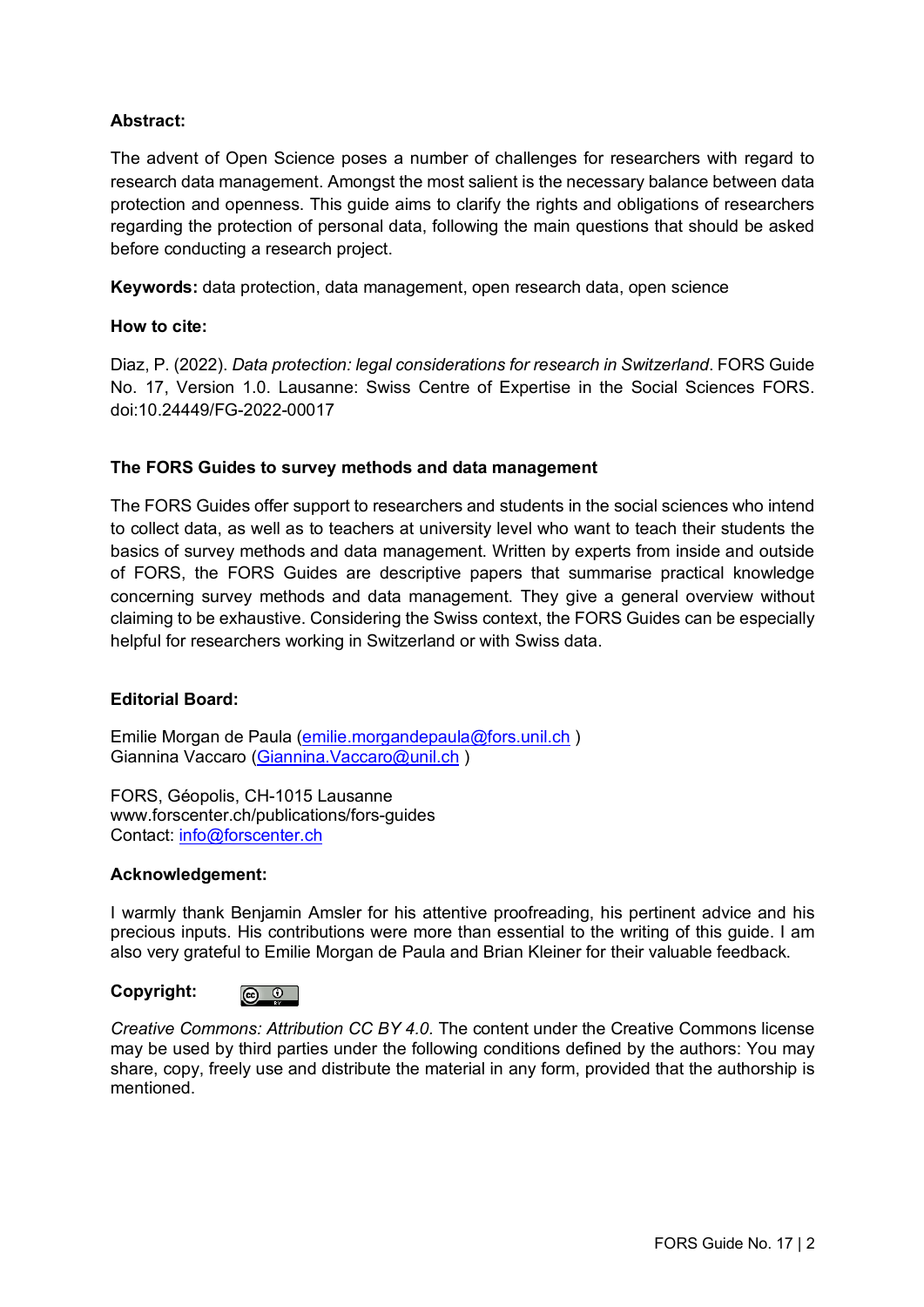# 1. INTRODUCTION

The advent of the digital revolution has put the processing of personal data at the heart of public debate. While the constant increase in available data represents for some an opportunity for economic growth and progress, for others it constitutes a major threat to the fundamental rights of individuals. Indeed, informational self-determination<sup>1</sup>, as guaranteed by the Universal Declaration of Human Rights (art. 12), the European Convention on Human Rights (art. 8) and the Swiss Federal Constitution (art. 13 par. 2), is undermined by the often abusive use of personal data. In response to this, many governments have decided to strengthen their data protection policies. The introduction of the Regulation (EU) 2016/679 of the European Parliament and of the Council of 27 April 2016 on the protection of natural persons with regard to the processing of personal data and on the free movement of such data – better known as the GDPR – as well as the ongoing revision of the Federal Act on Data Protection (FADP) are good examples of this trend. While these legal measures seem to be mainly aimed at major private companies (such as Google, Facebook, Apple, etc.), they impact all sectors whose core activities are based on the processing of personal data, including scientific research – particularly in the social sciences. In parallel to this "protective impulse", public research funding institutions are increasingly requiring that the data produced by the projects they support be shared in the name of Open Science. The Swiss National Science Foundation (SNSF) requires, for example, the researchers it funds to archive the data they produce during their projects and to share it with other researchers – unless major legal, ethical, copyright or confidentiality requirements prevent this.

Many researchers are concerned about these new injunctions and the tensions they create – particularly between protection and openness – and wonder what they are allowed or not allowed to do in their work. This guide aims to provide some answers to these questions from the perspective of Swiss law. More specifically, it will clarify – in a general way – the rights and obligations of researchers affiliated with public institutions<sup>2</sup>, based on the main questions that should be asked before conducting a research project:

- Does my research project involve personal data?
- Am I processing personal data?
- What personal data legislation applies to my research?
- Under what conditions is it possible to collect personal data?
- What information should be given to data subjects?
- How long can personal data be kept?
- Is it possible to share my research data?
- Is there a research privilege?

<u>.</u>

For reasons of clarity, this guide is based primarily on Swiss federal legislation. More specifically, it relies on the federal law of 25 September 2020 on personal data (new Federal

<sup>1</sup> The notion of informational self-determination refers to the idea that individuals should be able to decide for themselves when and to what extent their private information can be disclosed to others.

<sup>2</sup> This guide is based on the special legal provisions to which researchers affiliated with public sector institutions are subject. Research conducted by private individuals or companies is covered by general provisions that are not addressed here.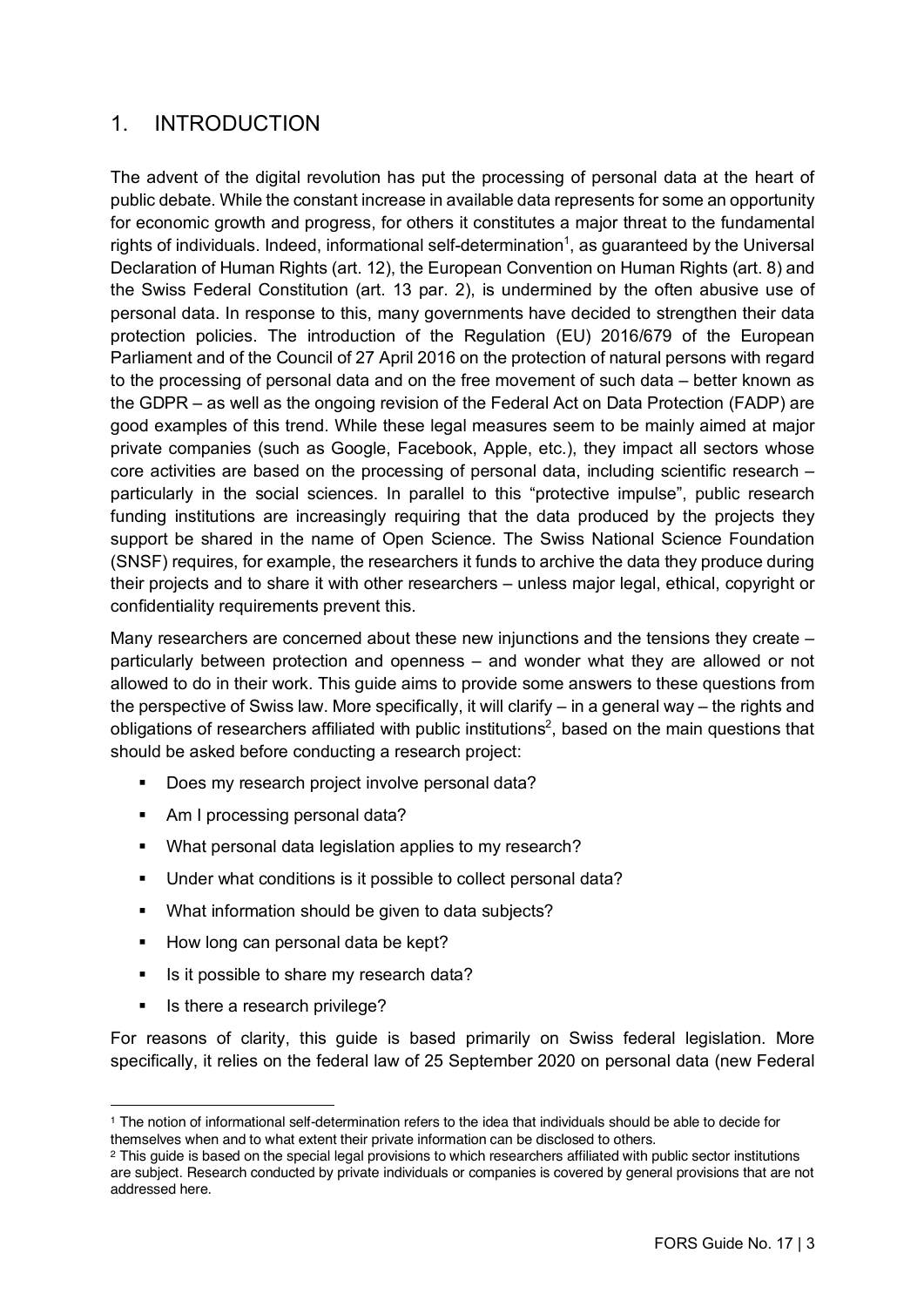Act on Data Protection here abbreviated nFADP), which should come into force in 2022. $3$ However, it is important to keep in mind that universities and universities of applied sciences are primarily subject to cantonal laws. This said, as the content of federal and cantonal laws is generally quite similar, the considerations and good practices presented in this paper remain valid for the entire research community. Finally, this guide does not take into account the special legal provisions applicable to research projects carried out by the Swiss Federal Institutes of Technology (ETH) or to research projects falling within the scope of the Human Research Act (HRA).

# 2. DATA PROTECTION IN 8 QUESTIONS

In this section we will look at the main questions that should be asked about data protection when starting a research project. General legal considerations, good practices, and concrete examples will be presented.

## 2.1 DOES MY RESEARCH PROJECT INVOLVE PERSONAL DATA?

The first question to ask before conducting a research project is whether it involves personal data. This is an important question since, if this is not the case, personal data protection legislation does not apply. In other words, if a research project does not involve any personal data (e.g. if the data are completely anonymous<sup>4</sup> or if the research project is on a subject that does not involve human beings), there is no need to worry about this particular area of the law.

The nFADP considers personal data to be all information relating to an identified or identifiable natural person (art. 5 let. a). Some common examples of personal data are:

- § A name
- An address
- A telephone number
- An IP address
- A picture of somebody
- A voice recording
- An iris scan
- Etc.

Some personal data may be more subtle than the examples given above, as they may identify individuals indirectly. For example, the following may be considered as personal data depending on the context:

- § A position held by only one person at a time (e.g. president of a given country, CEO of a specific company, etc.)
- § A title or distinction (e.g. 1968 cycling Olympic champion, winner of the 2016 Nobel prize for literature, etc.)

<sup>1</sup> <sup>3</sup> As the law has not yet been translated into English, the translations in this guide are those of the author.

 $4$  Note that with the ever-increasing amount of data available and, with that, the ability to link more and more information, anonymization has become an almost impossible exercise. More developments on the challenges of anonymization are available in the dedicated FORS Guide (Stam & Kleiner, 2020).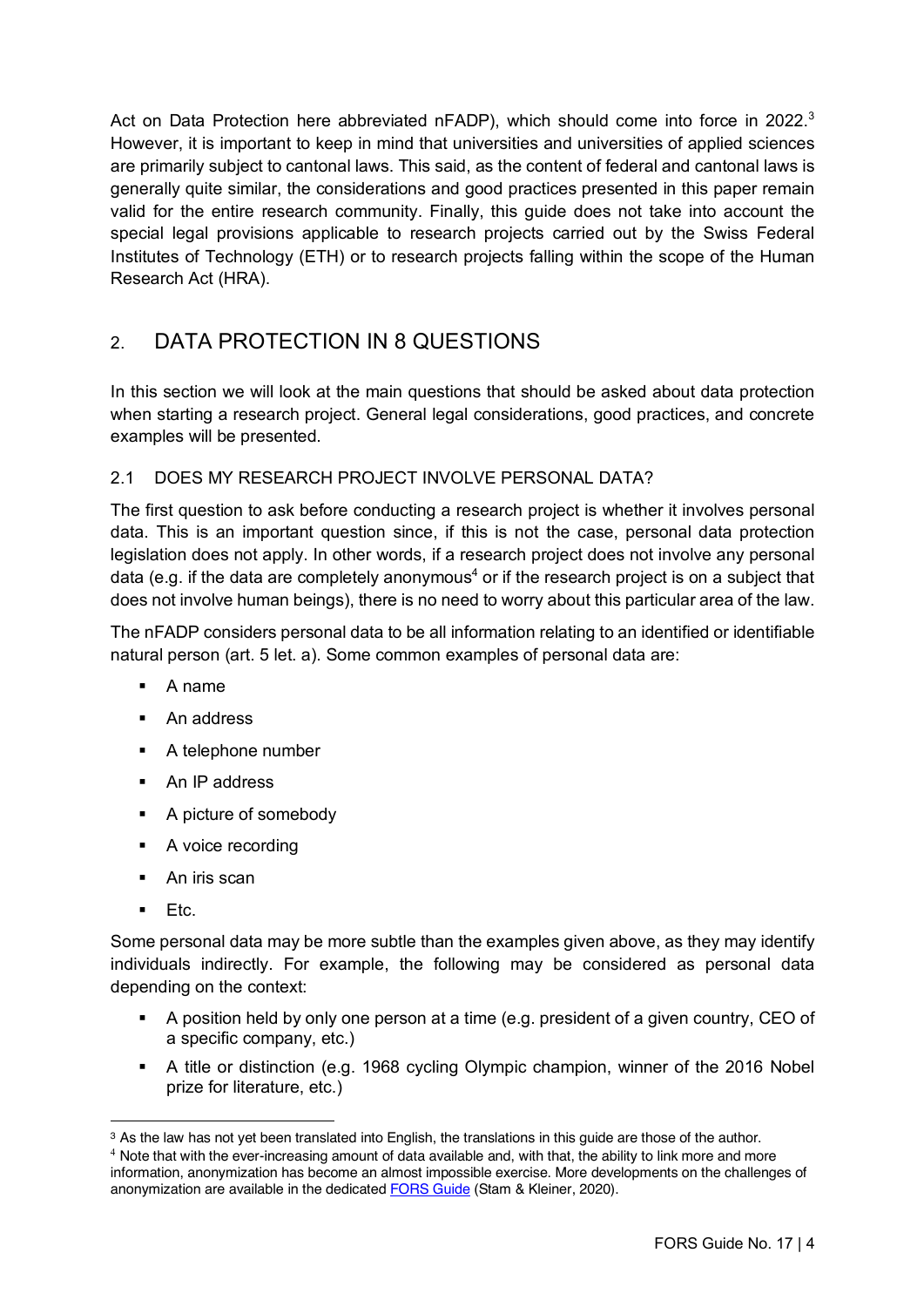- The way of moving, walking, dancing, etc.
- The way of writing text<sup>5</sup>, computer code, etc.

From the moment it is linked to an identified or identifiable person, all information becomes personal. For example:

- § "63 people graduated in criminal sciences in 2020" is not personal data but,
- § "John Smith graduated with a degree in criminal science in 2020" is personal data.

Note that making personal data public does not make it lose its status. Information related to identified or identifiable persons available online (e.g. on social networks, blogs, websites, etc.) remains personal data.

#### **Sensitive data: a sub-category of personal data**

Certain categories of personal data must be qualified as sensitive. This qualification is far from being a detail in the sense that sensitive data must be handled with extra care. Qualifying data as sensitive is not done subjectively, but according to the delimitations set by the applicable legislation. According to the article 5 letter c of the nFADP, sensitive personal data refers to:

- Personal data on religious, philosophical, political or trade union opinions or activities;
- **•** Personal data on health, intimacy or racial or ethnic origin;
- Genetic data:

1

- **•** Biometric data univocally identifying a natural person;
- Personal data on criminal and administrative proceedings or sanctions;
- Personal data on social security measures.

The lists of categories of sensitive data are exhaustive. If information processed in the context of a research project does not correspond to one of the categories provided for by the law, it should not be considered as sensitive (e.g. a person's salary is personal data but does not constitute sensitive data).

## 2.2 AM I PROCESSING PERSONAL DATA?

Once the presence or absence of personal data has been determined, it is appropriate to check what the law describes as "processing" is being carried out. It is important here to distance oneself from the vocabulary of certain scientific fields, since processing in the legal sense does not only refer to digital manipulation of data.

The nFADP defines the processing of personal data as any operation with personal data, irrespective of the means applied and the procedure, and in particular the collection, recording, storage, use, revision, disclosure, archiving, erasure or destruction of data (art. 5 let. d). From this definition, we see that the operations that correspond to processing are diverse and numerous. Thus, any operation carried out with personal data is a "processing", even including use.

Conducting a social science project often involves several types of personal data processing. For example, when conducting individual interviews, a researcher will collect information about the participants, record it on a medium, carry out analytical operations, transmit data to other researchers, etc. All of these operations constitute processing.

<sup>5</sup> A good example of this is the case of Elena Ferrante. Indeed, after many years of mystery, efforts to unmask the identity of the novelist behind the pseudonym "Elena Ferrante" have been crowned with success. Thanks to the work of a research team who, through analyses of a corpus of Italian novels, concluded that it was the work of a single pen, namely that of Domenico Starnone (Tuzzi & Cortelazzo, 2018).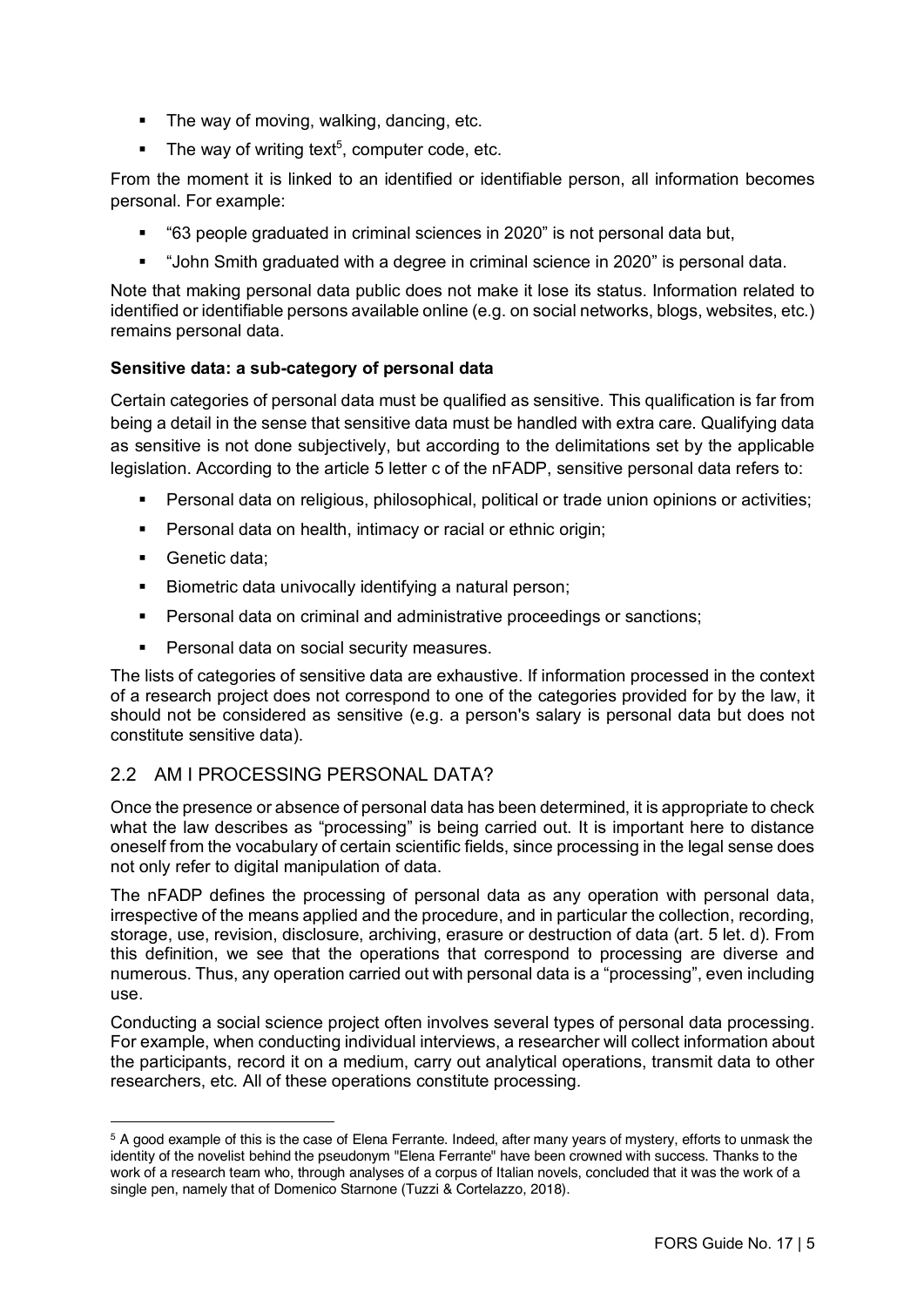## 2.3 WHAT PERSONAL DATA LEGISLATION APPLIES TO MY RESEARCH?

To determine the legal regime applicable to a research project, two sub-questions need to be addressed:

- Who am I?
- Is there any special law applicable to my research?

#### **Who am I?**

The "legal status" of the person processing personal data largely determines which general data protection law applies.

For example, while federal bodies (ETH, national research institutions, etc.) and private individuals are subject to federal law (nFADP), cantonal bodies (universities, universities of applied sciences, university hospitals) are subject to cantonal laws on data protection.

| Private<br>person/company | <b>Federal body</b>                                           | <b>Cantonal body</b>                                                          |
|---------------------------|---------------------------------------------------------------|-------------------------------------------------------------------------------|
| <b>Federal laws apply</b> | <b>Federal laws apply</b><br>•EPFL, ETH Zürich,<br>FORS, etc. | <b>Cantonal laws apply</b><br><b>.UNIL, UNIGE, UNIBE,</b><br>UNIZH, HES, etc. |

It is important to note, however, that for some research projects, particularly in the context of mandates or collaborations between cantonal and federal bodies, the question will arise as to which law applies to the various partners involved in the research with regard to the processing operations.

Finally, it may be interesting to note that no data protection laws apply to research conducted by an individual for strictly personal use (e.g. genealogical research that is not published).

#### **Is there any special law applicable to my research?**

Answering this question requires knowledge of the "normative landscape" in order to be able to determine whether there is a special law applicable to the researcher or to the field in which the research is conducted.

Depending on the identity or the sector of activity of the researcher, a number of specific laws may be relevant. For example:

- Researchers working on human diseases as well as the structure and function of the human body are subject to the Human Research Act (HRA);
- § Researchers affiliated with institutions belonging to the Federal Institutes of Technology Domain are subject to the Federal Act on the Federal Institutes of Technology (ETH Act);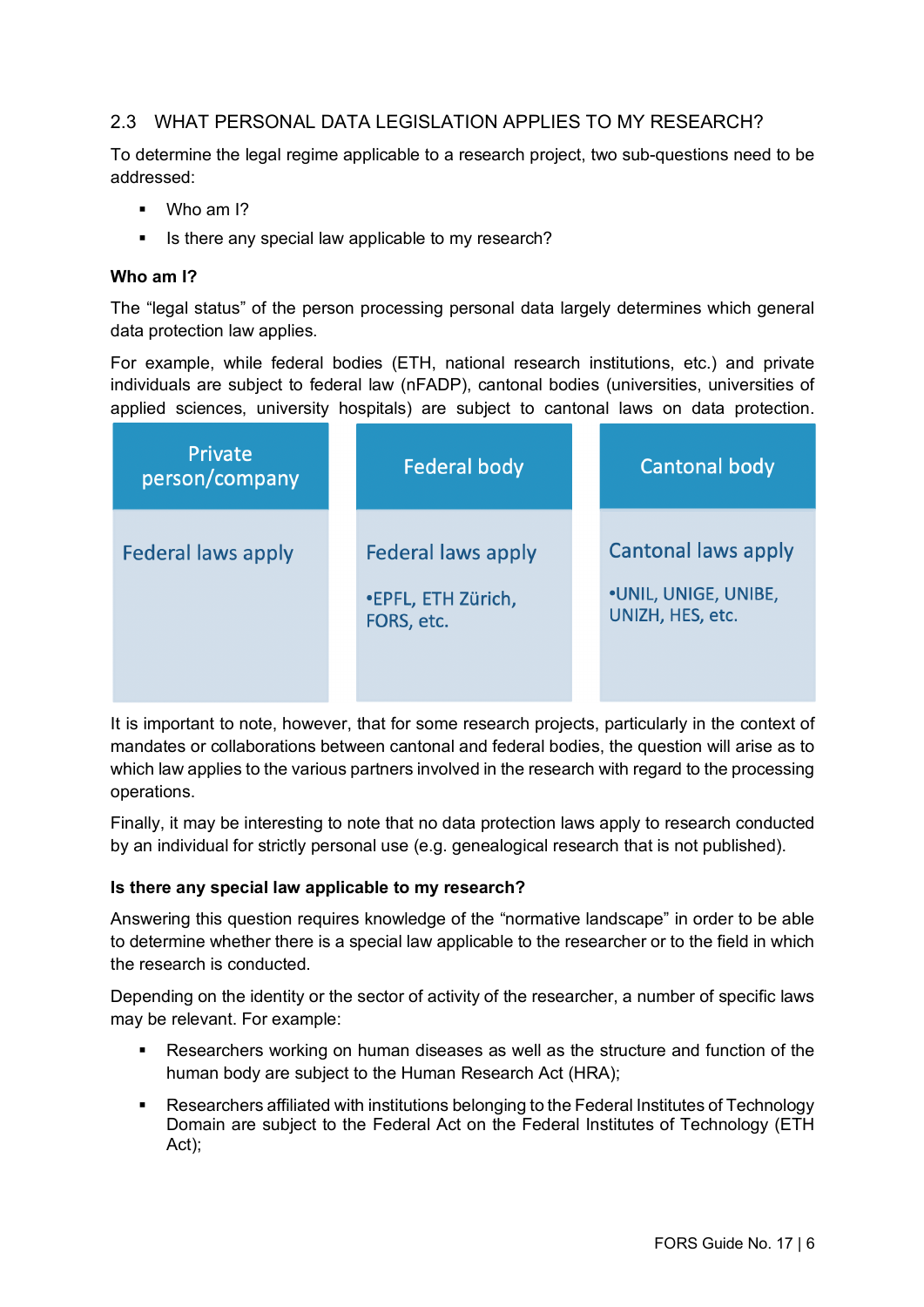- Researchers affiliated with universities or universities of applied science are subject to the cantonal laws governing such institutions;
- Research involving materials of high historical value may be subject to federal or cantonal archiving laws;
- Research involving data provided by the Federal Statistical Office (FSO) may be subject to the Federal Statistics Act (FStatA).

It is important to be aware of these special laws and their provisions on the protection of personal data, since they complement, or in some cases take precedence over, the general laws on data protection. It is therefore advisable to examine the normative framework before starting a research project.

## 2.4 UNDER WHAT CONDITIONS IS IT POSSIBLE TO COLLECT PERSONAL DATA?

The nFADP provides for different regimes for private persons and federal bodies. In this section, we will only present the special provisions for the processing of personal data by federal bodies, as these are closest to the cantonal laws to which researchers are generally subject as employees of public institutions.

Researchers affiliated with federal bodies may process personal data if there is a statutory basis for doing so. With regard to the processing of sensitive data and profiling, the legal basis must be provided by a formal enactment (art. 34 par. 1 & 2 nFADP).

In the absence of a legal basis, researchers affiliated with federal bodies may process personal data only under certain conditions. The most common is that the data subject  $-$  i.e. the research participant – has consented to the processing in question.

Since laws that explicitly allow the processing of personal and sensitive data are rare  $-$  the ETH Act is one of the few that does so in Switzerland – we recommend always obtaining the consent of individuals. Such consent is valid only if given freely (in some cases an explicit consent is even required) and on the provision of adequate information, as detailed in the next section.

## 2.5 WHAT INFORMATION SHOULD BE GIVEN TO DATA SUBJECTS?

Researchers affiliated with federal bodies have an absolute duty to inform data subjects of any collection of personal data. This duty to provide information also applies where the data are collected from third parties (i.e. when personal data are not collected directly from the data subject). More precisely, the article 19 of the nFADP stipulates that data subjects must be provided with at least the following information:

- The identity and contact details of the data controller;
- The purpose of the processing;
- Where applicable, the recipients or categories of recipients to whom personal data are disclosed; and
- § Where personal data are disclosed abroad, the name of the State or international body to which they are disclosed.

In the context of a research project, this information will generally be as follows: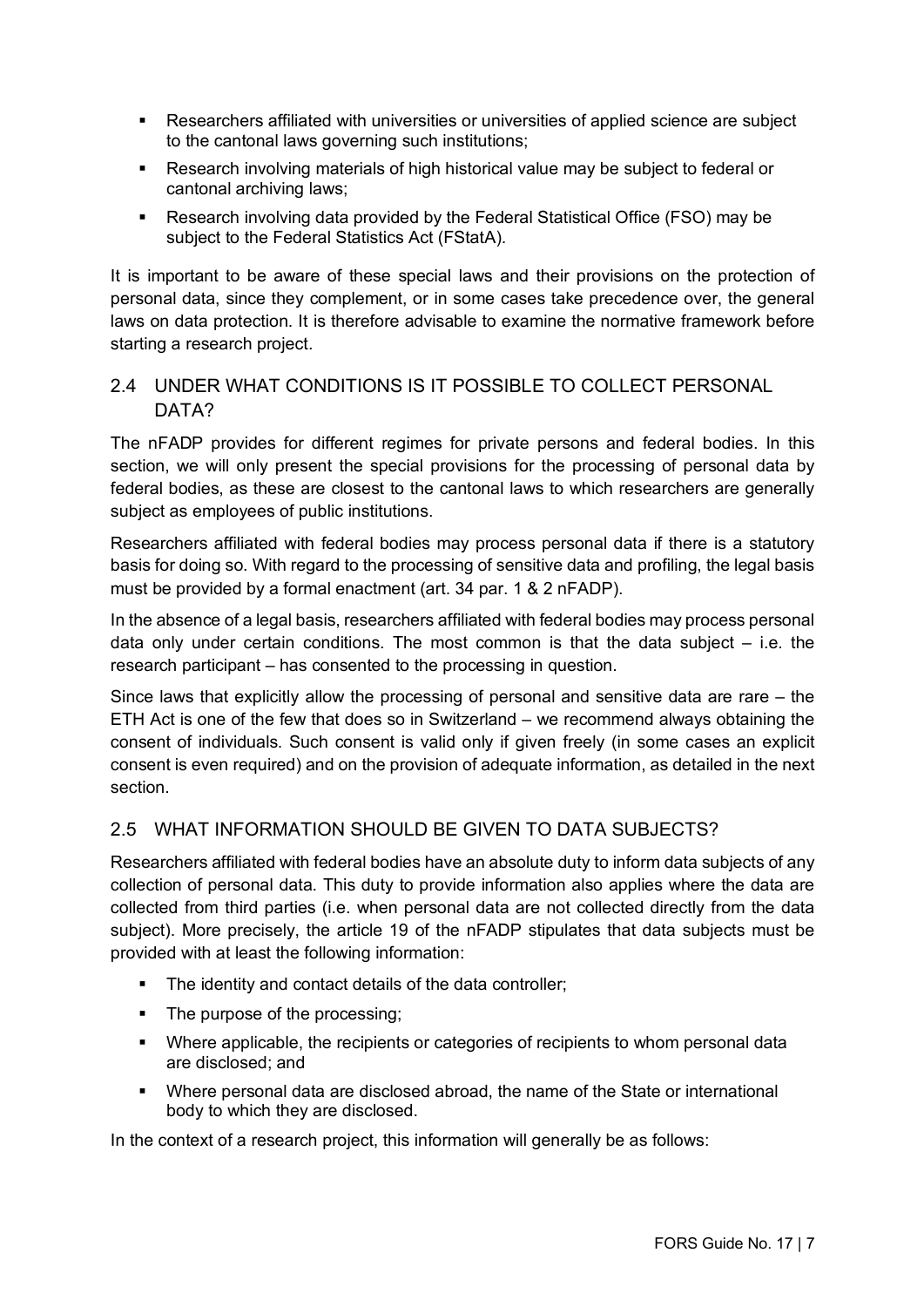| The identity and contact details of the<br>data controller                                    | The data controller is the entity, private person or<br>federal body that, alone or jointly with others,<br>decides on the purposes and means of processing<br>personal data.                                                                                                                   |
|-----------------------------------------------------------------------------------------------|-------------------------------------------------------------------------------------------------------------------------------------------------------------------------------------------------------------------------------------------------------------------------------------------------|
|                                                                                               | Generally, this will be the Principal Investigator (PI)<br>and/or his/her team, on behalf of their home<br>institution.                                                                                                                                                                         |
| The purpose of the processing                                                                 | In the context of a research project, the purpose of<br>processing is usually to complete the project by<br>producing analyses, reports, publications, etc.                                                                                                                                     |
| The<br>recipients or<br>categories<br>οf<br>recipients to whom personal data are<br>disclosed | This is to inform the research participants if the<br>data are, for example, transmitted to organizations<br>outside the research team (subcontracting for<br>instance). Note that using cloud storage services<br>(such as Dropbox, etc.) is considered a disclosure<br>(subcontracting type). |

It should be noted that this information must always be provided, even if the personal data are not collected directly from the data subject, unless an exception is made – for example when the information is impossible to transmit or requires disproportionate efforts (art. 20 nFADP).

Note that the Federal Data Protection and Information Commissioner (FDPIC) recommends being generous and not hesitating to add information such as $6$ :

- **•** Anonymization/pseudonymization of data (possibility of re-identification, if so in which cases, who holds the correspondence list, who has access to it and in which cases), retention (form, duration) and re-use of data;
- The contract and confidentiality obligations with third parties:
- The possibility for the data subject to be informed of the results of the research.

Giving the above information to research participants can be combined with obtaining their consent. Swissethics provides useful templates for consent forms on its website.<sup>7</sup>

## 2.6 HOW LONG CAN PERSONAL DATA BE KEPT

The article 6 paragraph 4 of the nFADP stipulates that personal data must be destroyed or anonymized as soon as they are no longer required for the purposes of processing.

First, it should be noted that researchers have two options: to delete all of their entire materials or to anonymize all personal data. The second option, however, may be very complicated – if not impossible – and time consuming depending on the type of data collected (e.g. interview transcripts that run to many pages and contain many direct and indirect identifiers). Furthermore, anonymization of data is risky, as even if a lot of information is removed, the

1

<sup>6</sup> https://www.edoeb.admin.ch/edoeb/fr/home/protection-des-donnees/statistik--register-und-

forschung/recherche/protection-des-donnees-et-recherche-en-general.html

<sup>7</sup> https://swissethics.ch/en/templates/studieninformationen-und-einwilligungen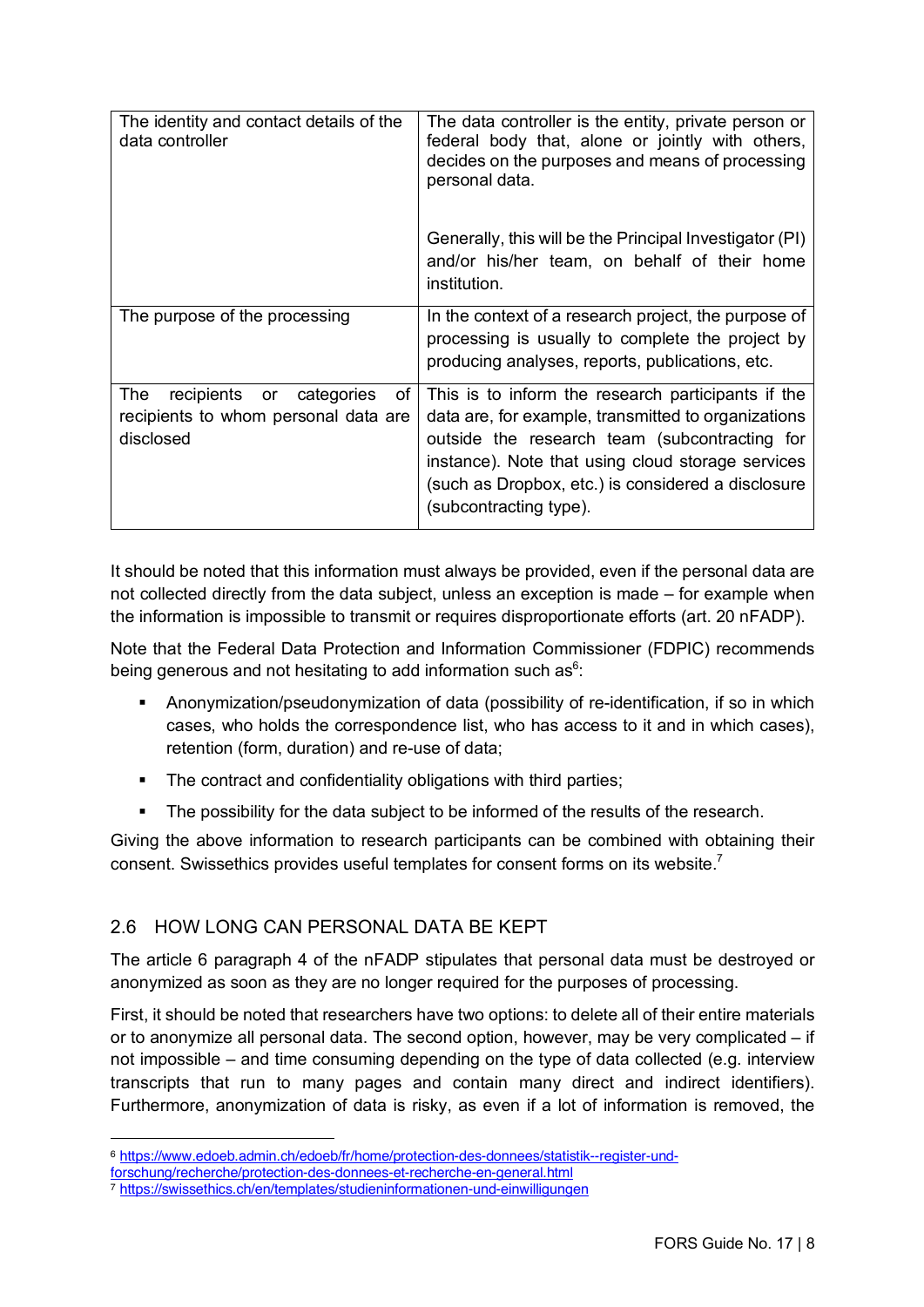likelihood of re-identification may remain high. Moreover, technological advances and the increase in available data may in the future allow re-identification that seems impossible today.

Second, it is essential to set the correct storage period as early as possible in the research design process. Indeed, setting a storage period that is too short could prove problematic as time goes by. In this regard, the purpose of the processing is a key notion in the sense that it determines the time limit for the retention of personal data. The retention period will therefore not necessarily be equivalent to the duration of the research funding and will not end with the first scientific publication based on the research data. It is therefore preferable to provide for retention periods that take into account the time needed for full exploitation of the data, including archiving for re-use where this is desired and possible. Note that while the nFADP does not provide any precise indication as to the maximum conservation period, one can, by analogy, estimate this period at 20 years as recommended by the ETH Act (art. 36d par. 2). Even if the storage period is not included among the minimum information to be communicated to data subjects, in our opinion it is appropriate to clearly inform participants in a research project not only of its objectives, but also of its temporality.

## 2.7 IS IT POSSIBLE TO SHARE MY RESEARCH DATA?

The sharing of data constitutes a special kind of processing known as "disclosure". As with any processing, disclosing data requires a legal basis (art. 36, par. 1 nFADP). However, this requirement may not apply to disclosure for research purposes (art. 39 nFADP). Indeed, it is possible for researchers affiliated with federal bodies to share personal and sensitive data with other researchers if a certain number of conditions are met, which are detailed below.

While disclosure of data for research purposes may be justified even without consent, researchers affiliated with federal bodies are still required to inform the individuals whose data are disclosed. This said, the nFADP relieves researchers affiliated with federal bodies of the duty to inform when collecting personal data from third parties, if the duty to inform is impossible to comply with or requires disproportionate efforts (art. 20, par. 2). It is conceivable that if individuals are difficult to trace – old or very large amounts of data – researchers need not systematically provide information.

### **Disclosure abroad**

If the researcher plans to disclose the data abroad, a number of special legal provisions apply. The article 16 paragraph 2 of the nFADP stipulates that personal data may be disclosed abroad if the Federal Council has established that the State concerned has legislation ensuring an adequate level of protection or that an international body guarantees an adequate level of protection. The FDPIC maintains a list of countries offering such guarantees. It is therefore necessary in each individual case to examine whether the country of destination is on this list or not.

The articles 16 paragraph 2 and 17 paragraph 1 of the nFADP provide for a number of exceptions to the principle of prohibiting the disclosure of data abroad in the absence of an adequate level of protection in the country of destination. The most "likely" ones in the context of the research are:

- The existence of an international treaty;
- § The existence of data protection clauses in a contract between the controller or processor and its co-contractor (previously communicated to the FDPIC);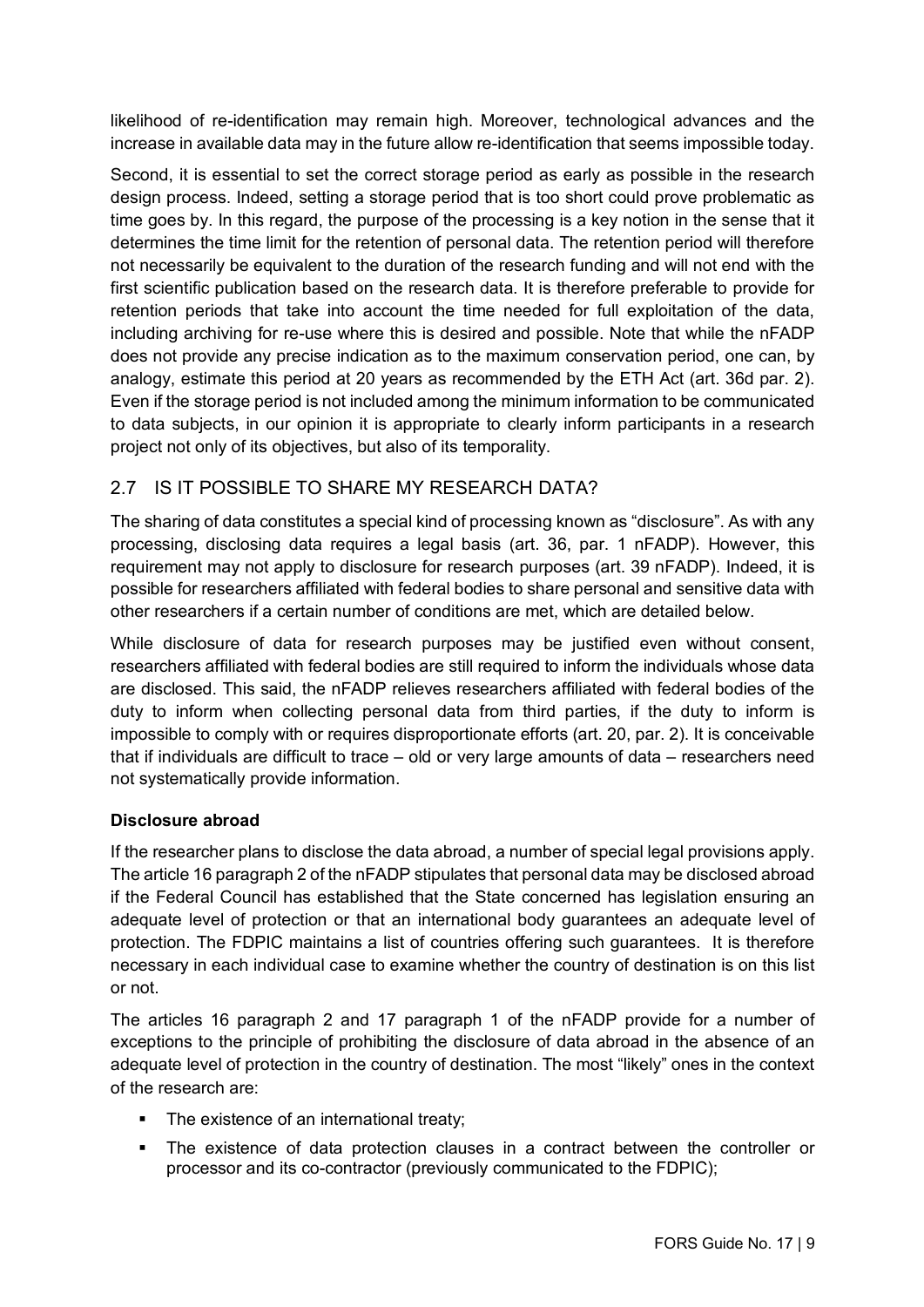- The existence of standard data protection clauses previously approved, established or recognized by the FDPIC;
- The fact that the data subject has expressly given his/her consent to the disclosure of their personal data;
- The fact that the data subiect has made the personal data accessible to everyone and has not expressly objected to the processing.

#### **Sharing data through an archive**

The provision of research materials containing personal data via archive services (such as FORS) raises a number of challenges. Indeed, as we have seen, the nFADP requires that individuals be informed whenever their data are collected, whether directly from them or from a third party. This makes the task of disseminating research data through dedicated infrastructures considerably more complex when personal data are involved.

This said, it is conceivable that a research project could be designed from the outset in such a way that it includes data sharing among its objectives. The purposes of the processing (study goals) and the categories of recipients (researchers who would have access to the data) should, however, be recognizable. A research project that deviates from the initial topic is therefore likely to be problematic. The challenge is, thus, to be specific enough to properly inform the data subject while being broad enough to allow the deposit and the sharing.

## 2.8 IS THERE A RESEARCH PRIVILEGE?

The article 39 of the nFADP provides relief from the general data protection rules when federal bodies process personal data for purposes not relating to individuals, in particular in the context of research (research privilege).

This provision concerns exclusively "second-hand" data (the collection of data for research purposes is not included in this exception regime) and applies both when the federal body processes itself data for research purposes and when it communicates them to other bodies (federal or cantonal) or to private persons.

More specifically, the "research privilege" allows the following exemptions:

- Data can be processed for purposes other than those for which they were collected;
- There is no longer a need for a formal law for the processing of sensitive data or profiling;
- There is no longer a need for a legal basis for the communication of personal data.

For research privilege to apply, however, a number of conditions must be met:

- The data are anonymized as soon as the purpose of the processing allows it:
- The federal body only discloses sensitive data to private persons in a form that does not allow the persons concerned to be identified;
- The recipient shall only disclose the data to third parties with the consent of the federal body that transmitted the data;
- The results of the processing are published only in a form which does not allow the data subjects to be identified.

By providing a legal basis, the research privilege makes it possible to justify processing personal data for research purposes without necessarily having to obtain consent. However, as we saw, this privilege does not exempt federal bodies from the duty to inform. Moreover,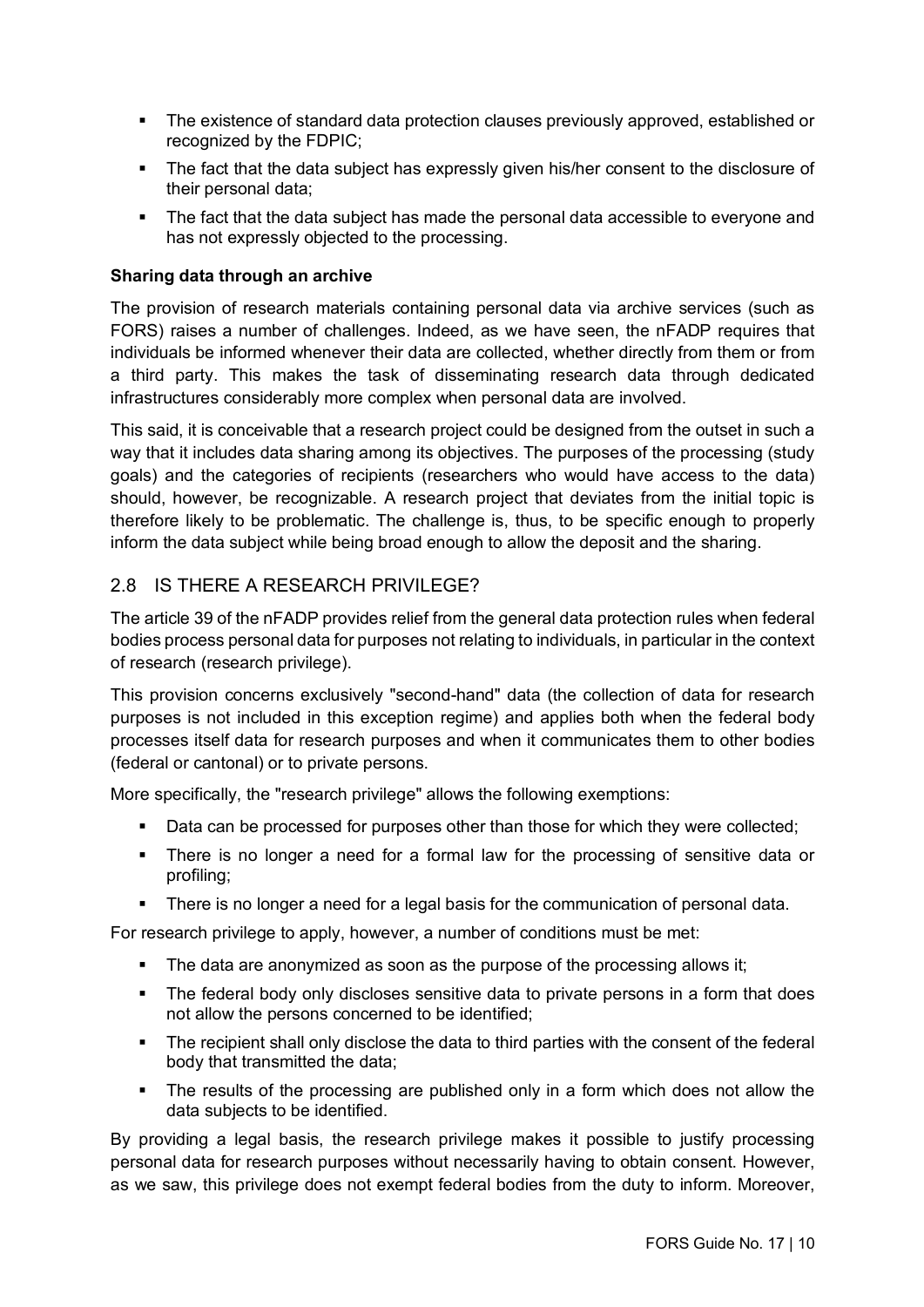researchers must always respect the general principles laid down by the articles 6 and 8 of the nFADP.

If researchers cannot ensure compliance with the conditions of research privilege (anonymization of data as soon as the purpose of the processing permits and non-identifying publication) the general data protection regime applies. The principle that personal data may only be collected for specified purposes that are recognizable to the person concerned and must be further processed in a way compatible with these purposes will therefore apply.

# 3. PRACTICAL RECOMMENDATIONS

*Recommendation 1* – If the data are complex and/or massive, it is best to assume that they are personal data.

*Recommendation 2* – Always inform people fully and accurately when collecting data. The information to be provided is: the identity and contact details of the data controller; the purpose of the processing; where applicable, the recipients or categories of recipients to whom personal data are disclosed; and where personal data are disclosed abroad, the name of the State or international body to which they are disclosed.

*Recommendation 3* – Always obtain consent from individuals to participate in a research project and keep a record of it.

*Recommendation 4* – When data sharing is possible and desired, provide for it in the information given to participants.

*Recommendation 5* – Provide a timeframe that allows for adequate storage for data use and sharing where possible.

## 4. FURTHER READINGS AND USEFUL WEB LINKS

Two good books that can help introduce you to the issue of data protection are Meier (2011), in French, and Belser et al. (2011) in German.

The European Commission (2021) has published an excellent guide on the issue of ethics and data protection in relation to the GDPR. See: https://ec.europa.eu/info/fundingtenders/opportunities/docs/2021-2027/horizon/guidance/ethics-and-dataprotection\_he\_en.pdf

The online tool "DMLawTool" (Data Management Law Tool) answers questions about copyright and data protection law relating to research data management. See: https://dmlawtool.ccdigitallaw.ch/

The website of the Federal Data Protection and Information Commissioner provides useful information relating to research. See: https://www.edoeb.admin.ch/edoeb/fr/home/protectiondes-donnees/statistik--register-und-forschung/recherche.html

The Swissethics website gives good examples of information and consent sheets. See: https://swissethics.ch/en/templates/studieninformationen-und-einwilligungen. We also recommend our FORS Guide dedicated to informed consent (Kruegel 2019).